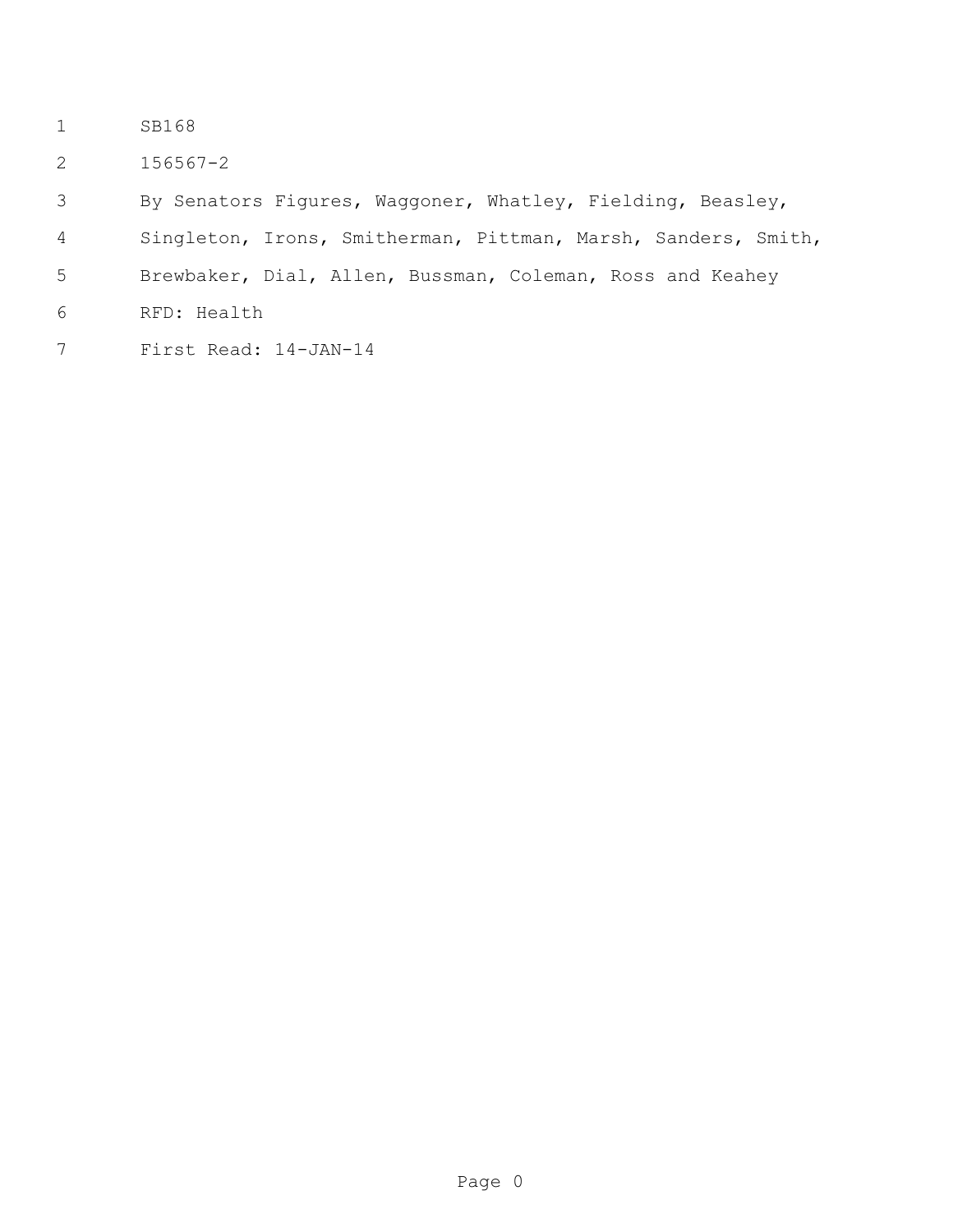| $\mathbf 1$   | SB168                                                          |
|---------------|----------------------------------------------------------------|
| 2             |                                                                |
| 3             |                                                                |
| 4             | ENGROSSED                                                      |
| 5             |                                                                |
| 6             |                                                                |
| 7             | A BILL                                                         |
| 8             | TO BE ENTITLED                                                 |
| $\mathcal{G}$ | AN ACT                                                         |
| 10            |                                                                |
| 11            | To establish the Alabama Smoke-free Air Act of 2014;           |
| 12            | to prohibit smoking in places of employment and public places; |
| 13            | to provide legislative intent; to provide definitions; to      |
| 14            | prohibit smoking in certain outdoor areas; to specifically     |
| 15            | exempt private clubs and private residences not used for child |
| 16            | care or adult care, or as a health care facility; to provide   |
| 17            | requirements for owners, operators, managers, and employers;   |
| 18            | to prohibit retaliation against any person reporting a         |
| 19            | violation; to provide penalties for violations; to allow       |
| 20            | political subdivisions to adopt stricter requirements; to      |
| 21            | provide for the duties of the Department of Public Health and  |
| 22            | the State Board of Health; to repeal the Alabama Clean Indoor  |
| 23            | Air Act, Chapter 15A, consisting of Sections 22-15A-1 to       |
| 24            | 22-15A-10, Title 22, Code of Alabama 1975; and in connection   |
| 25            | therewith to have as its purpose or effect the requirement of  |
| 26            | a new or increased expenditure of local funds within the       |
| 27            | meaning of Amendment 621 of the Constitution of Alabama of     |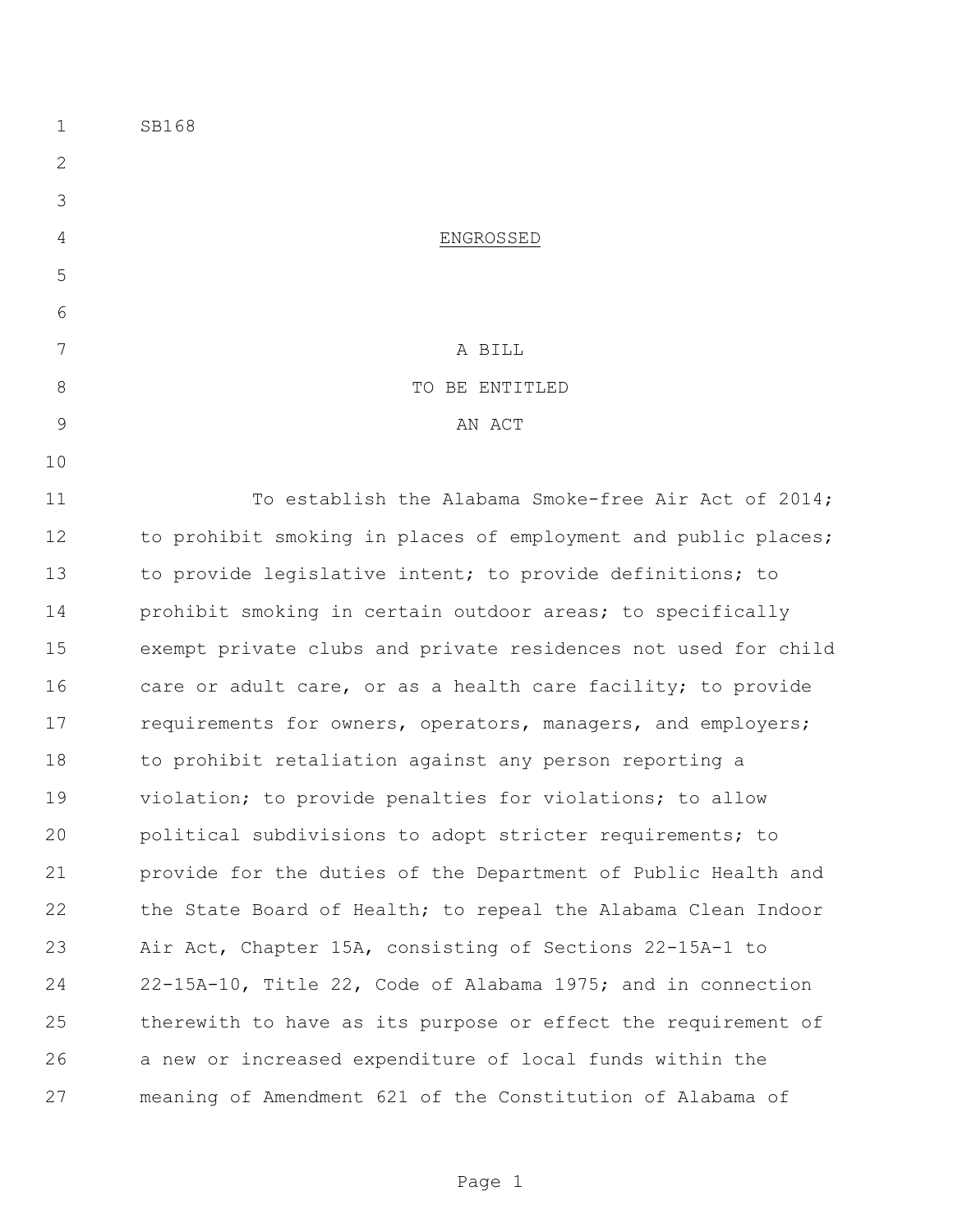1901, now appearing as Section 111.05 of the Official Recompilation of the Constitution of Alabama of 1901, as amended.

BE IT ENACTED BY THE LEGISLATURE OF ALABAMA:

 Section 1. This act shall be known and may be cited as the Alabama Smoke-free Air Act of 2014.

 Section 2. The Legislature finds and declares that the purposes of this act are to protect the health and welfare of the public by prohibiting smoking in public places and places of employment and to recognize that the need to breathe smoke free air takes priority over the desire to smoke.

 Section 3. For the purposes of this act, the following terms shall have the following meanings:

 (1) BAR. An establishment that is primarily devoted to the serving of alcoholic beverages for consumption by 16 guests on the premises and in which the serving of food is only incidental to the consumption of those beverages. The 18 term includes, but is not limited to, taverns, nightclubs, cocktail lounges, and cabarets.

 (2) BUSINESS. A sole proprietorship, partnership, 21 joint venture, corporation, or other business entity, either for profit or not-for-profit, including a retail establishment, where goods or services are sold.

 (3) CIGAR BAR. An establishment that is primarily devoted to the on-site business of selling cigars or cigar tobacco and the on-site sale or rental of humidors. The establishment may be licensed to sell alcoholic beverages for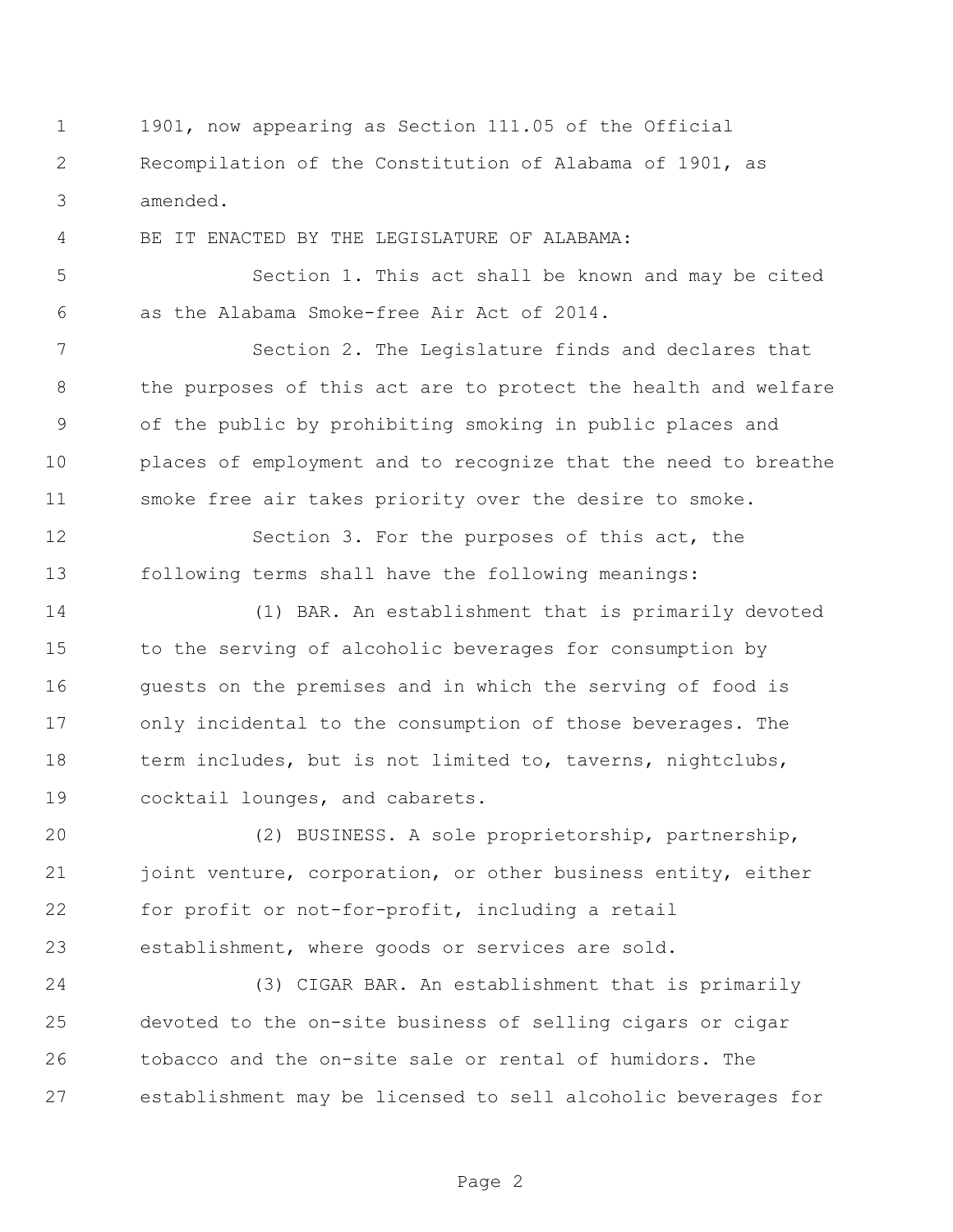consumption by guests on the premises and in which the serving of food is only incidental to the consumption of those beverages.

 (4) DEPARTMENT. The Alabama Department of Public Health.

 (5) E-CIGARETTE. Any electronic oral device, such as one composed of a heating element, battery, or electronic circuit, or any of these, which provides a vapor of nicotine or any other substance, and the use or inhalation of which simulates smoking. The term includes any such device, whether manufactured, distributed, marketed, or sold as an e-cigarette, e-cigar, e-pipe, or under any other product name or description.

 (6) EMPLOYEE. A person who performs any type of work for the benefit of another in consideration of direct or indirect wages or profit, or a person who volunteers his or her services for a business. The term includes every person described above regardless of whether such person is referred 19 to as an employee, contractor, independent contractor, or any other designation or title.

 (7) EMPLOYER. Any person, business, partnership, or association with one or more employees. The term includes, but is not limited to, the legislative, executive, and judicial branches of state government; any county, city, town, or any other political subdivision of the state; any public authority, commission, agency, or public benefit corporation;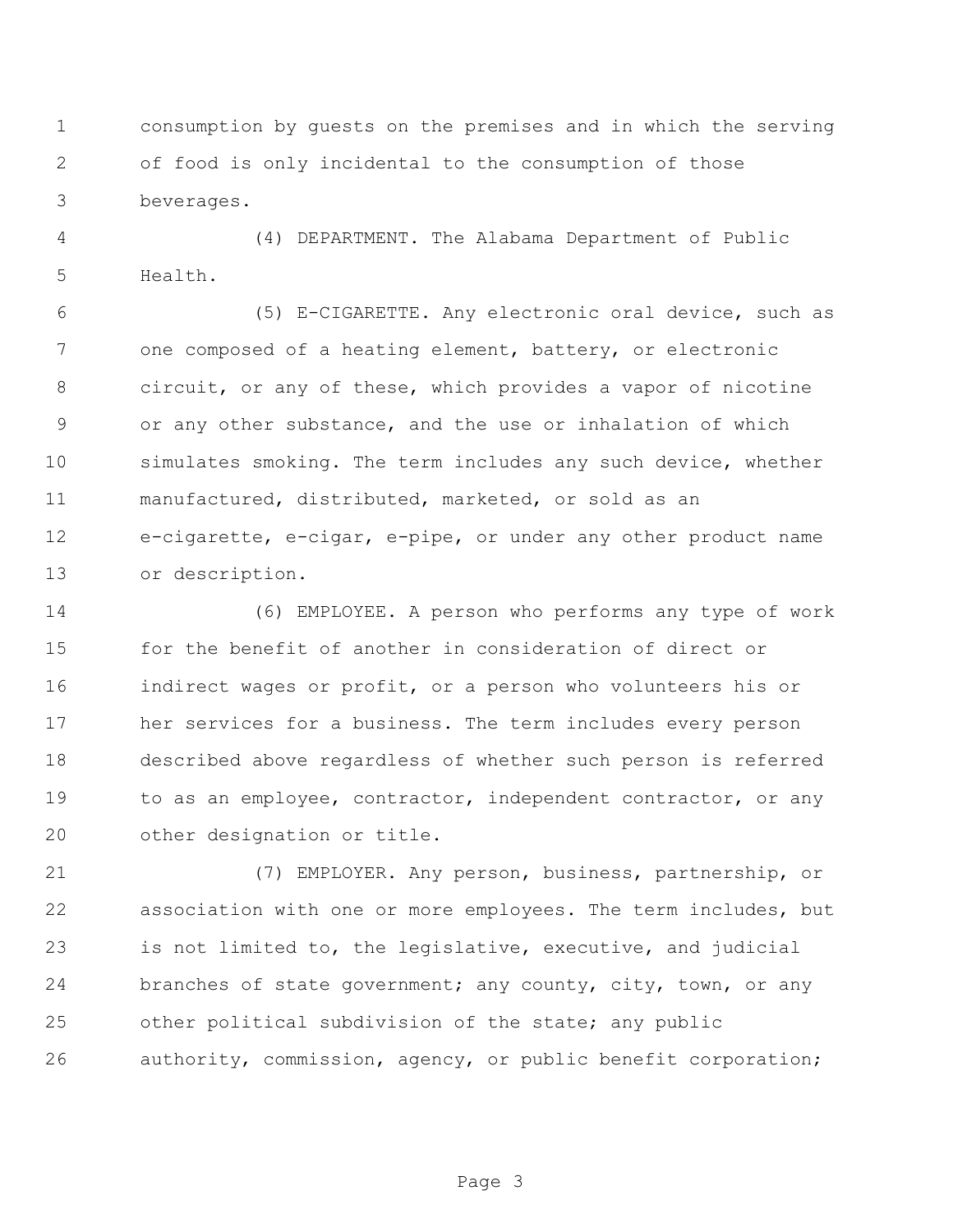and any other separate corporate instrumentality or unit of state or local government.

 (8) ENCLOSED AREA. All space between a floor and ceiling that is bounded on at least 50 percent of its sides by walls, doorways, or windows, whether open or closed. A wall includes any retractable divider, garage door, or other physical barrier, whether temporary or permanent.

 (9) HEALTH CARE FACILITY. An office or institution in which care or treatment is provided for physical, mental, or emotional diseases or other medical, physiological, or psychological conditions.

 (10) PLACE OF EMPLOYMENT. An area under the control of a public or private employer that employees utilize during 14 the course of employment including, but not limited to, work areas, employee lounges, restrooms, conference rooms, meeting rooms, employee cafeterias, and hallways. A private residence 17 is a place of employment if it is a licensed child care, adult 18 day care, or health care facility.

 (11) PLAYGROUND. Any park or recreational area designated in part to be used by children that has play or sports equipment installed or that has been designated or landscaped for play or sports activities, or any similar facility located on public or private school grounds or on municipal, county, or state grounds.

 (12) PRIVATE CLUB. An organization, whether incorporated or not, which is the owner, lessee, or occupant of a building or portion thereof used exclusively for club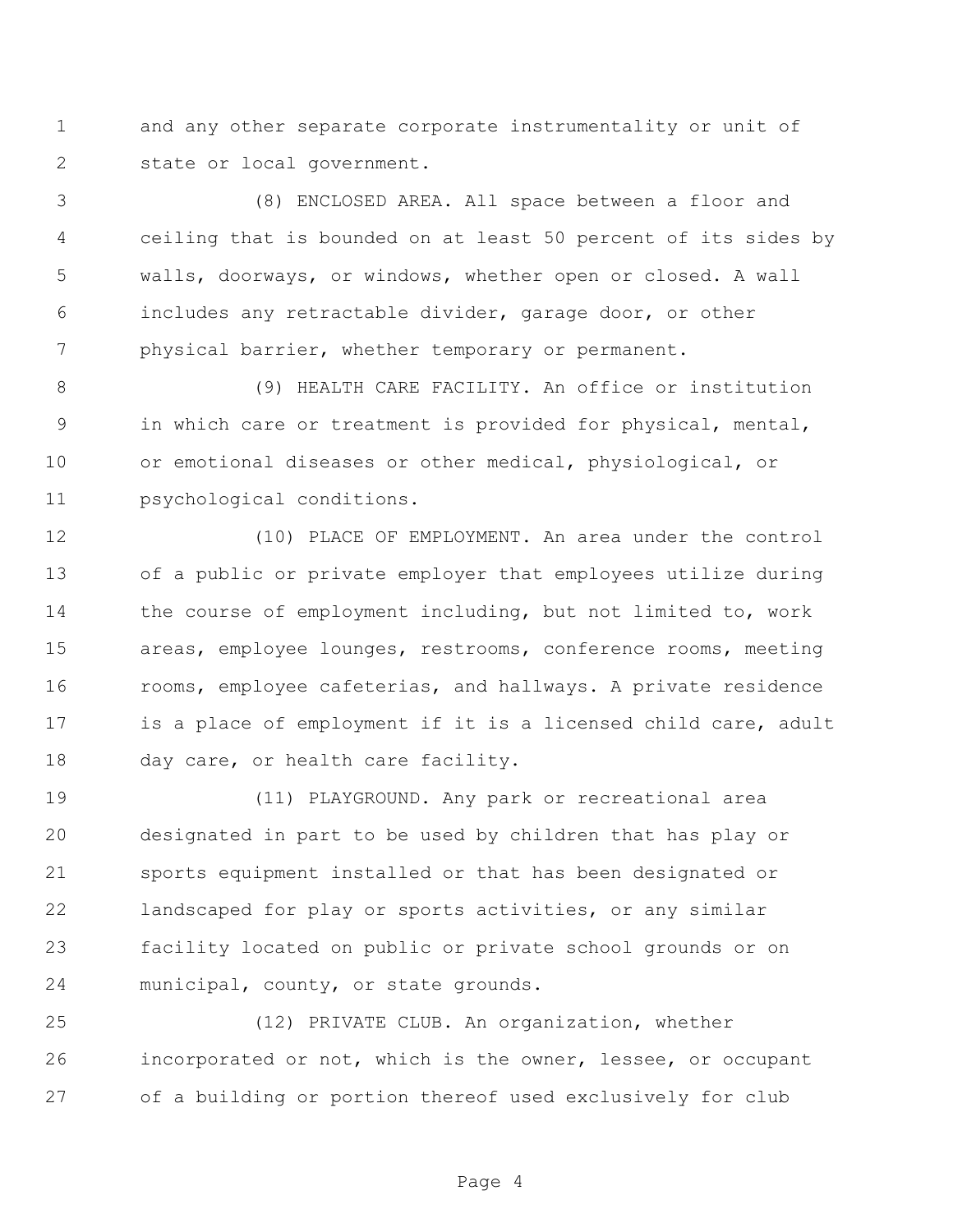purposes at all times which is operated solely for recreational, fraternal, social, patriotic, political, benevolent, or athletic purposes, but not for financial gain, and which only sells alcoholic beverages incidental to its operation. The affairs and management of the organization are conducted by a board of directors, executive committee, or similar body chosen by the members at an annual meeting. The organization has established bylaws or a constitution, or both, to govern its activities. The organization has been granted an exemption from the payment of federal income tax as a club under 26 U.S.C. Section 501. (13) PUBLIC PLACE. A place used by or open to the public including, but not limited to, any of the following: 14 a. A restaurant. b. A bar. c. A retail or service establishment. 17 d. An educational facility. 18 e. A laundromat. f. A retail food production and marketing establishment. 21 g. A shopping mall. h. A convention facility. i. A theater or other facility primarily used for exhibiting a performance. j. A sports arena. 26 k. A health care facility, including waiting rooms, hallways, rooms, and wards.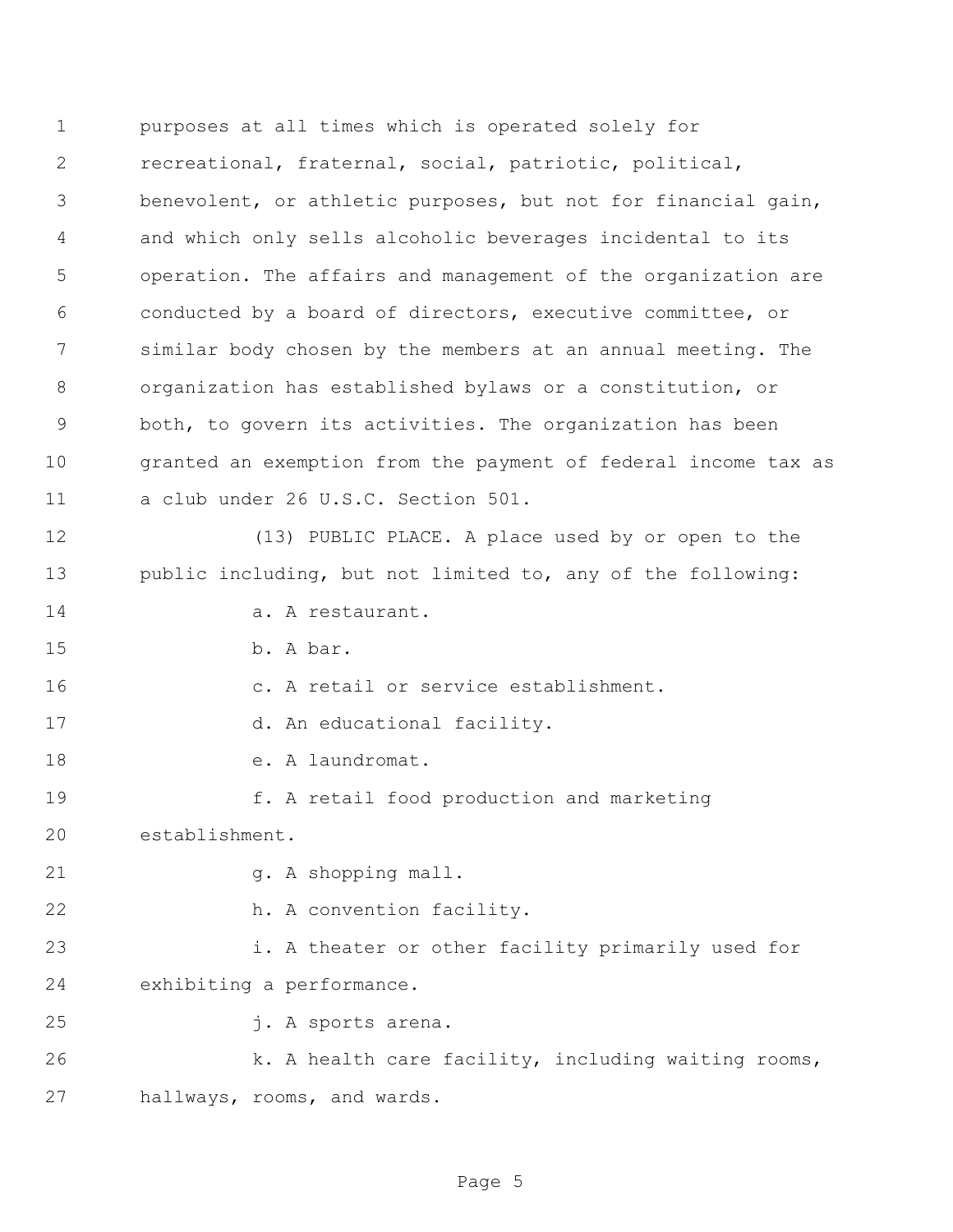1 1. A licensed child care or adult day care facility. m. A polling place.

 n. A room in which a public meeting is in progress. o. A common area in a multiple unit residential facility.

 p. A public transportation vehicle and facility including, but not limited to, a bus or taxicab, and a ticket, boarding, or waiting area of a public transportation depot.

 q. A restroom, lobby, reception area, service line, hallway, elevator, or other common use area the public is invited or permitted to enter.

**12 r.** A bingo facility or other gaming facility.

 s. A hotel or motel, including common areas and guest rooms.

 (14) RESTAURANT. A food establishment including, but not limited to, coffee shops, cafeterias, sandwich stands, and 17 private and public school cafeterias, which give or offer for 18 sale food to the public, quests, or employees, as well as kitchens and catering facilities in which food is prepared on the premises for services elsewhere. The term includes a bar area within a restaurant.

 (15) RETAIL OR SERVICE ESTABLISHMENT. An establishment that sells goods or services to the public.

 (16) SERVICE LINE. A line in which one or more persons wait for or receive service, whether or not the service involves the exchange of money. A service line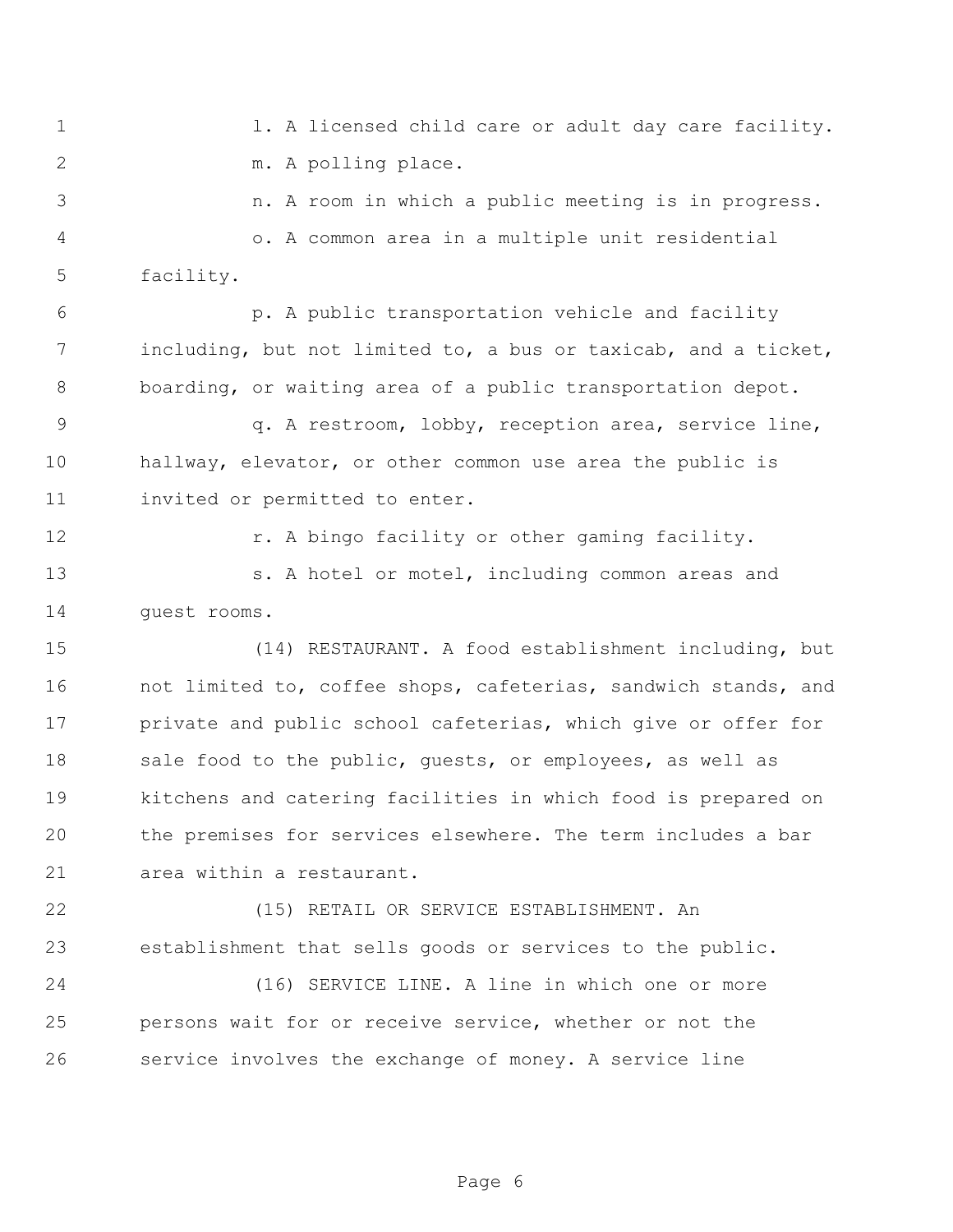includes, but is not limited to, an ATM line, concert line, food vendor line, movie ticket line, and sporting event line.

 (17) SHOPPING MALL. A public walkway or hall area that serves to connect retail, service, or professional establishments.

 (18) SMOKE or SMOKING. The act of inhaling, exhaling, burning, carrying, holding, or possessing any lighted or heated tobacco product including, but not limited to, cigars, cigarettes, or pipes, or any other lighted or heated smoking equipment or device containing any weed, plant, or other combustible substance. The term does not include the use of an e-cigarette.

 (19) SPORTS ARENA. A place in which a person engages in physical exercise, participates in athletic competition, or witnesses sports or other events, including pavilions, stadiums, gymnasiums, health spas, boxing arenas, swimming pools, roller and ice rinks, and bowling alleys.

 Section 4. Smoking is prohibited in all enclosed areas of public places and enclosed areas of places of employment.

 Section 5. Smoking is prohibited in all of the following outdoor places and areas:

 (1) Within a distance of 15 feet of any of the following parts of public places and places of employment: Entrances, exits, operable windows, or ventilation intakes that serve an enclosed area.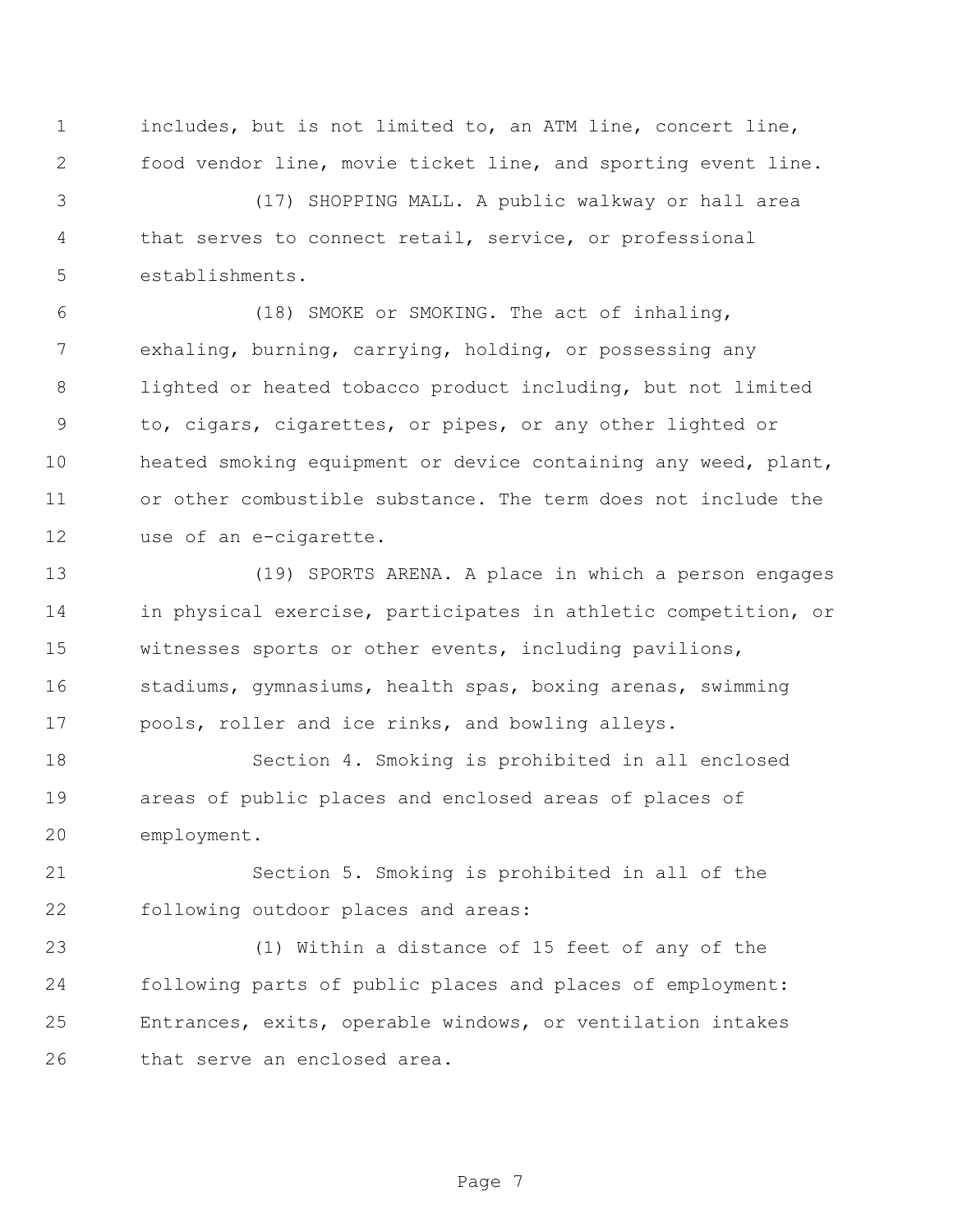(2) Within 15 feet of outdoor seating and serving areas of restaurants and bars.

 (3) All outdoor arenas, sports arenas, and amphitheaters and within 15 feet of bleachers and grandstands for use by spectators at sporting and other public events. (4) Outdoor service lines. (5) In and within 15 feet of outdoor playgrounds. Section 6. This act does not apply to any of the following: (1) A private residence, unless licensed as a child 11 care, adult care, or health care facility. (2) Outdoor areas of places of employment, except as provided in Section 5. (3) A private club that is in existence and operating on the effective date of this act. (4) A tobacco manufacturer, leaf dealer, importer, wholesaler, or distributor facility. 18 (5) A cigar bar. (6) A retail tobacco shop or venue. (7) A bar. Section 7. (a) The owner, operator, manager, or other person in control of a public place or place of employment shall do all of the following: (1) Clearly and conspicuously post in that place "No Smoking" signs or the international "No Smoking" symbol, that consists of a pictorial representation of a burning cigarette enclosed in a red circle with a diagonal red bar.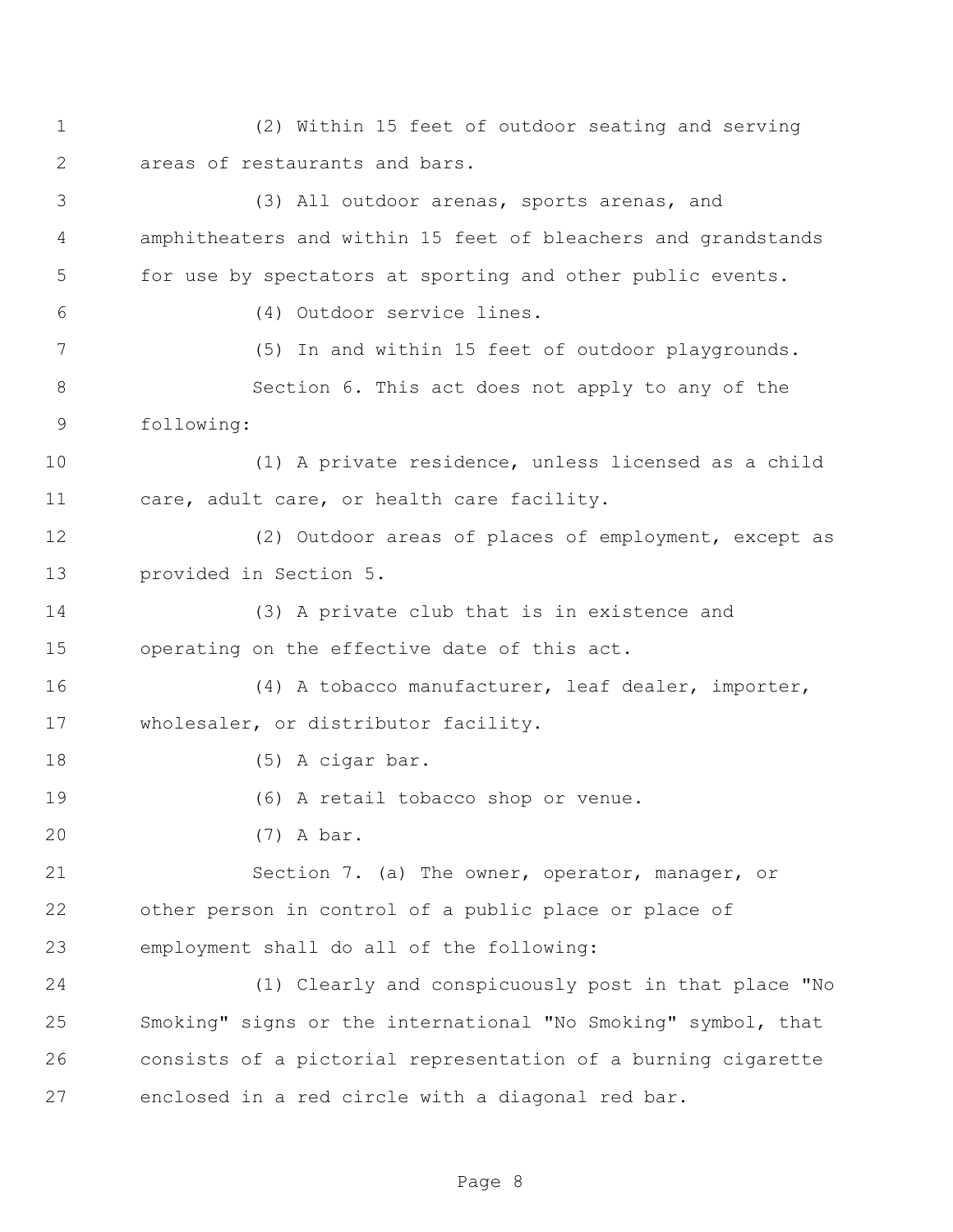(2) Clearly and conspicuously post at each entrance to that place a sign stating that smoking is prohibited.

 (3) Remove all ashtrays from any area where smoking is prohibited by this act, except for ashtrays displayed for sale and not for use on the premises.

 (b) The owner, operator, manager, or other person in control of a place of employment shall do all of the following:

 (1) Provide written notice that smoking is prohibited in the place of employment to prospective employees upon their application for employment.

 (2) Communicate the prohibition on smoking to all existing employees by the effective date of this act.

 (3) Ensure employees comply with the requirements of this act.

16 (c) The owner, manager, operator, or employee of an area regulated by this act shall direct a person who is smoking in violation of this act to extinguish the product being smoked. If the person does not stop smoking, the owner, manager, operator, or employee may refuse service and shall immediately ask the person to leave the premises. If the person in violation refuses to leave the premises, the owner, manager, operator, or employee may immediately contact law enforcement.

 Section 8. Any other provision of this act to the contrary notwithstanding, an owner, operator, manager, or other person in control of an establishment, facility, or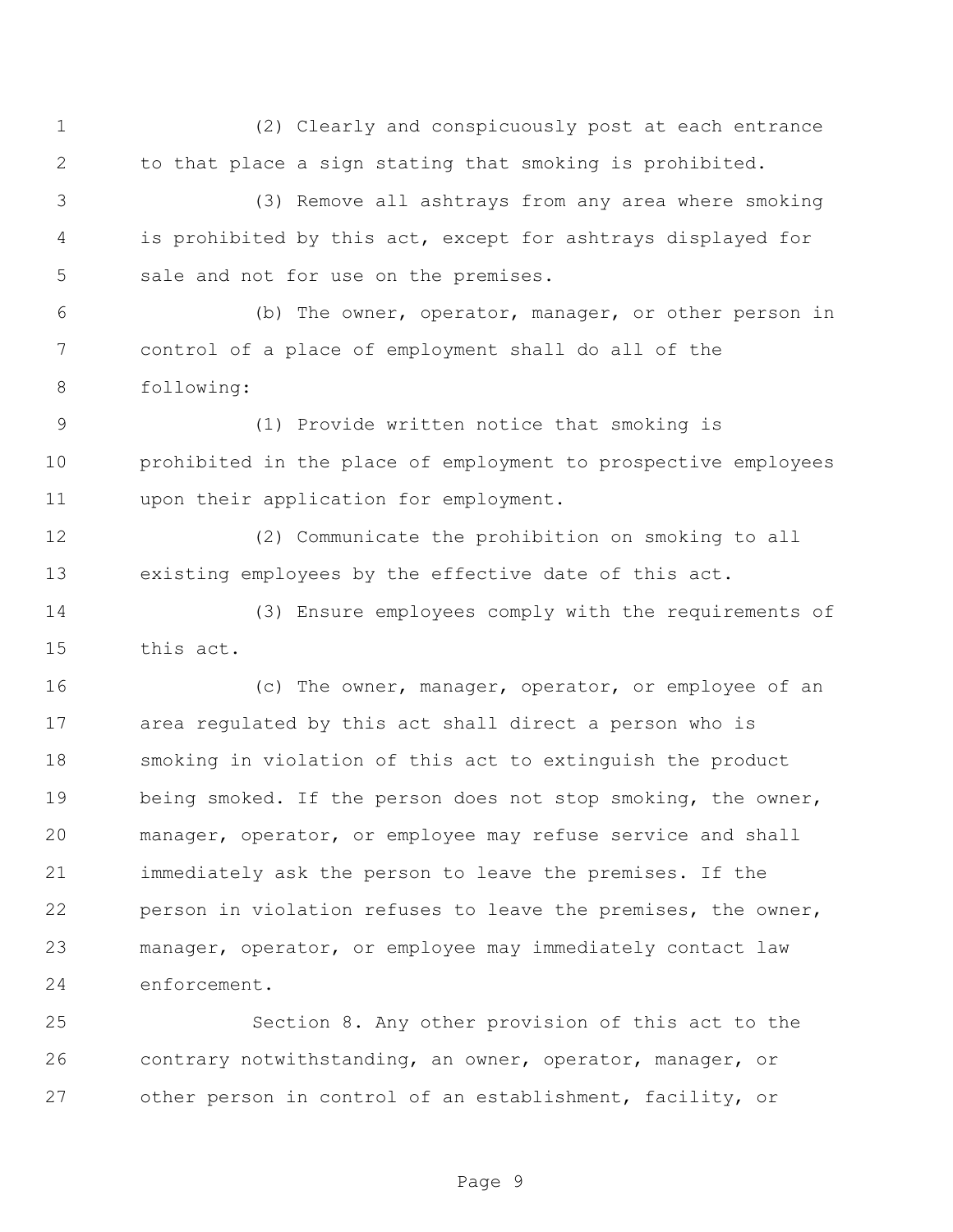outdoor area may declare the entire establishment, facility, or outdoor area as nonsmoking. Smoking is prohibited in any place in which a sign conforming to the requirements of Section 7 is posted.

 Section 9. (a) No person or employer shall discharge, refuse to hire, or in any manner retaliate against an employee, applicant for employment, or customer because that employee, applicant, or customer exercises any right afforded by this act or reports or attempts to report a violation of this act.

 (b) An employee working in a setting in which an employer allows smoking in violation of this act does not waive or surrender any legal right the employee may have 14 against the employer or any other party.

 Section 10. (a) A person who smokes in an area where smoking is prohibited by this act is guilty of a violation as defined in Chapter 5, Title 13A, Code of Alabama 1975, punishable by a fine not exceeding fifty dollars (\$50).

 (b) Except as otherwise provided in this act, a person who owns, manages, operates, or otherwise controls a public place or place of employment and who fails to comply with this act is guilty of a violation as defined in Chapter 5, Title 13A, Code of Alabama 1975, punishable by:

 (1) A fine not exceeding one hundred dollars (\$100) for a first violation.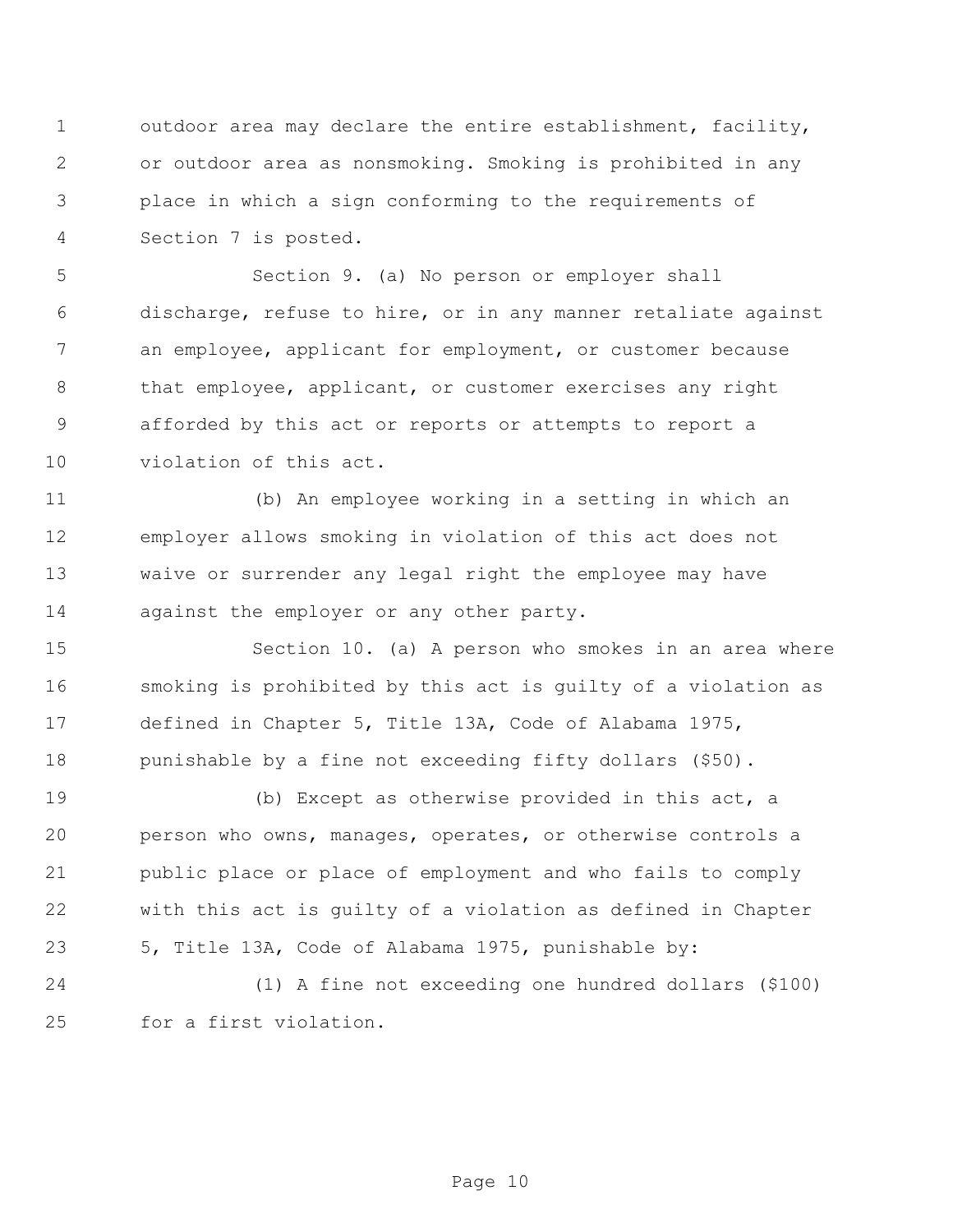(2) A fine not exceeding two hundred dollars (\$200) for a second or subsequent violation occurring within one year of the date of a previous violation.

 (c) In addition to the criminal fines provided in subsection (b), upon confirmation of a third violation and each subsequent violation of this act within one year of a previous violation by a person who owns, manages, operates, or 8 otherwise controls the public place or place of employment, the department may assess a civil fine of up to one thousand dollars (\$1,000) for the third and each subsequent violation. A person may appeal the assessment of the civil fine imposed for a third and each subsequent violation and a hearing shall be held pursuant to the Alabama Administrative Procedure Act.

 (d) If the civil penalty imposed pursuant to this section is not paid, the department may file an action to collect the civil fine in a court of competent jurisdiction in the county in which the violations occurred. The person committing the violations is responsible for paying all costs associated with the collection of the civil fine.

 (e) All civil fines collected pursuant to this section shall be deposited to the credit of the department and such funds shall be appropriated, budgeted, and allotted in accordance with Sections 41-4-80 to 41-4-96, inclusive, and 41-19-1 to 41-19-12, inclusive, and only in amounts stipulated in the general appropriations bill and other appropriation bills and to be used to implement and administer this act.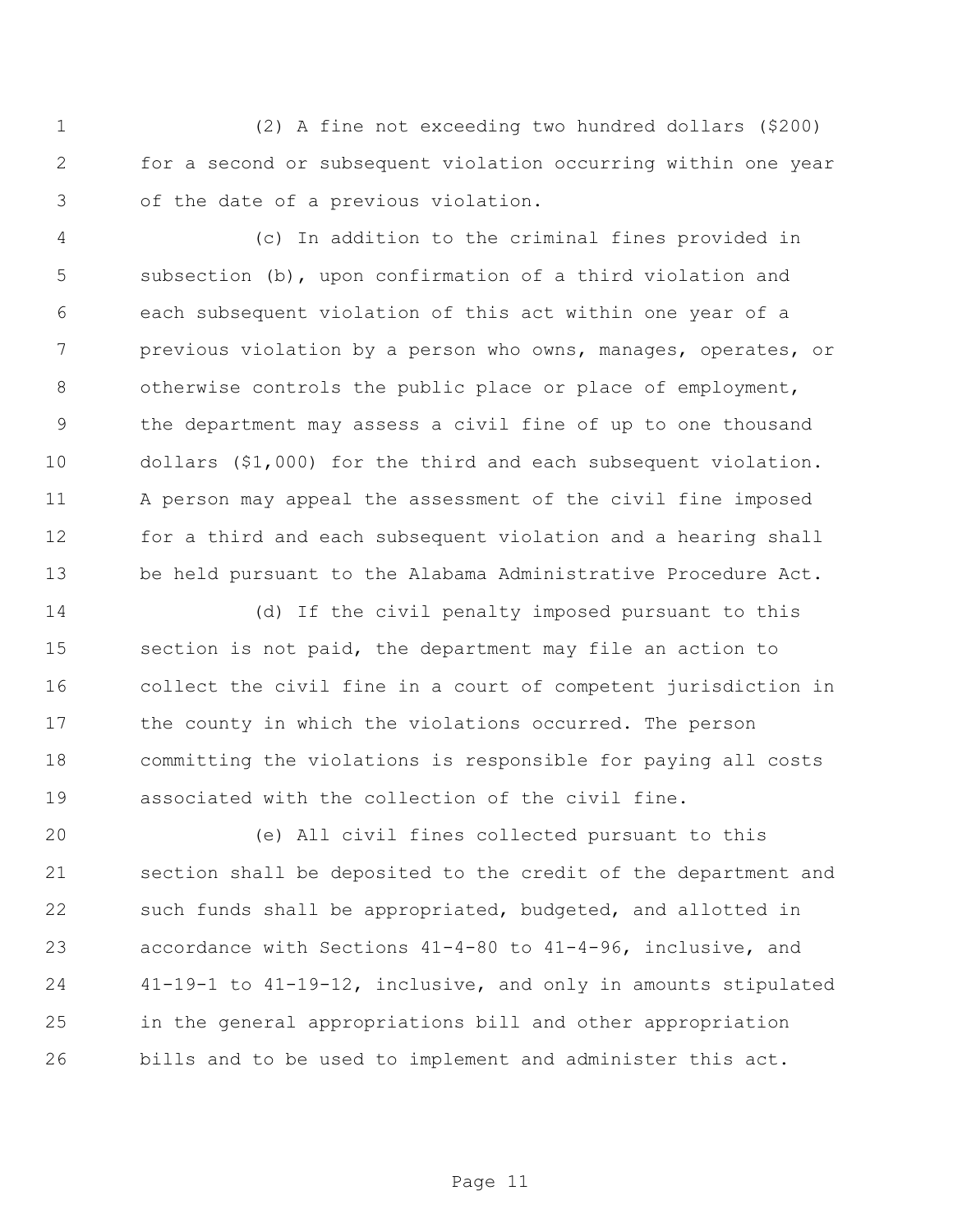(f) Violation of this act is a public nuisance, which may be abated by the department, the Attorney General, a district attorney, or the governing body of a municipality or county pursuant to a restraining order, preliminary and permanent injunction, or other means provided for by law. Any costs associated with nuisance abatement by means of any court action may be recovered by the department, Attorney General, 8 district attorney, or other agency seeking relief.

 (g) Each day on which a violation of this act occurs shall be considered a separate and distinct violation.

 Section 11. (a) Any agency of this state and any political subdivision or municipal corporation that issues a license, certificate, registration, or other authority or permit to a business or to an owner, operator, or other person in control of a business shall provide notice of the provisions of this act to each applicant for license, permit, or authority.

 (b) A citizen may file a complaint under this act with the department or a county health department.

 (c) The department, or a designee of the department, or the State Fire Marshal, or his or her deputy, or any member of a local fire department may enter any building or premises in this state to determine compliance with this act.

 (d) The State Board of Health may adopt rules as necessary for the implementation, administration, and enforcement of this act.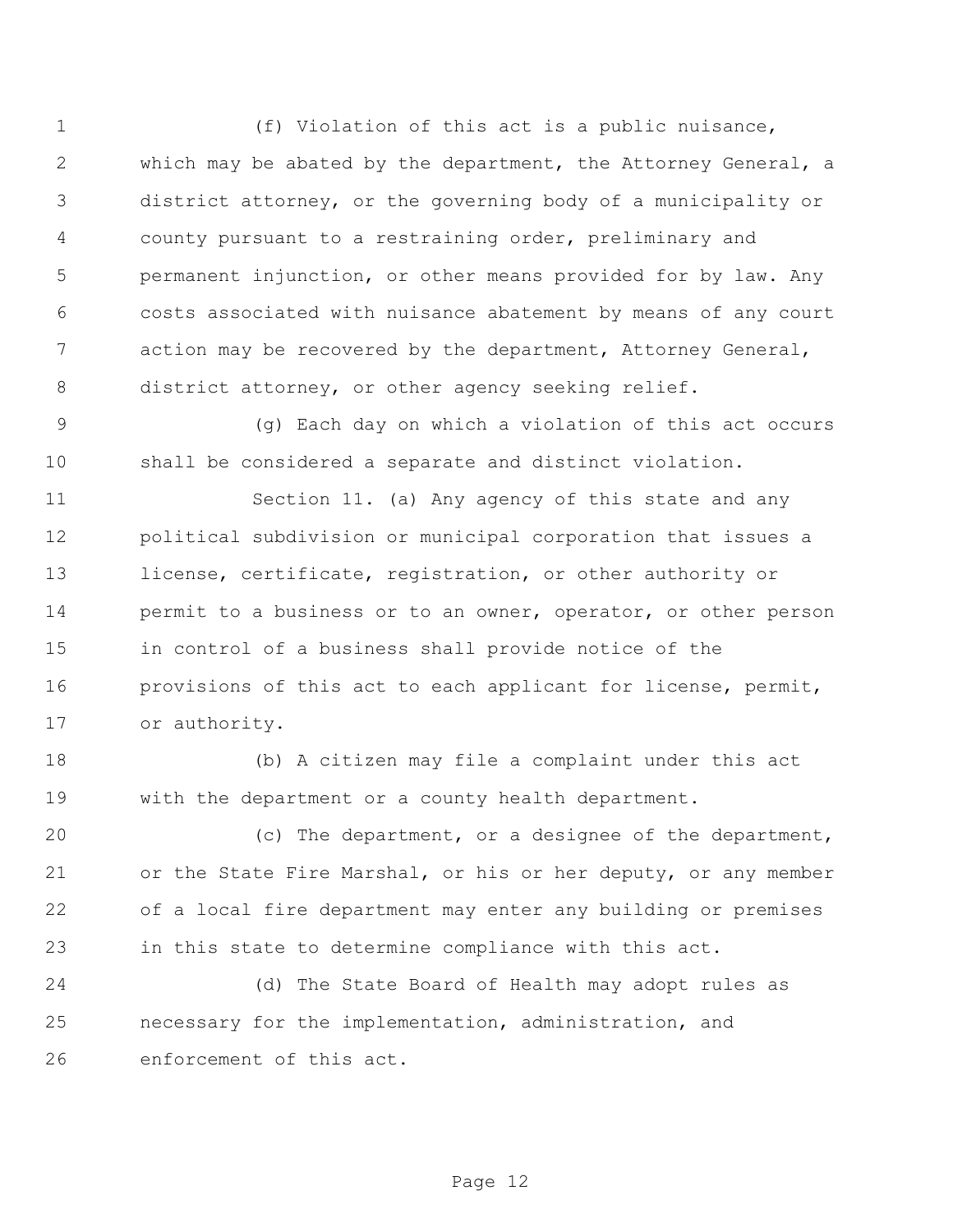(e) Any other provision of this act to the contrary notwithstanding, an employee or private citizen may bring legal action to enforce this act.

 Section 12. (a) Nothing in this act shall be construed to restrict or preempt the authority of the State Board of Health, any county board of health, or any county or 7 municipality from adopting and enforcing local laws, ordinances, regulations, or policies that comply with at least the minimum applicable standards of this act.

 (b) Nothing in this act shall be construed to restrict the power of any employer or entity from adopting and enforcing standards, policies, and protocols to prohibit smoking to a greater degree than this act.

 Section 13. To the extent that the Legislature appropriates funds, or to the extent that funds are provided 16 from other sources, the department shall engage in a continuing program to explain and clarify the purpose and requirements of this act and to guide employers, owners, operators, and managers regarding compliance with this act. The program may include the publication of a brochure for businesses and individuals explaining the provisions of this act.

 Section 14. (a) The department may delegate to a state agency or political subdivision of this state any functions, powers, or duties imposed by this act.

 (b) The department may enter into agreements with third parties to determine compliance with this act.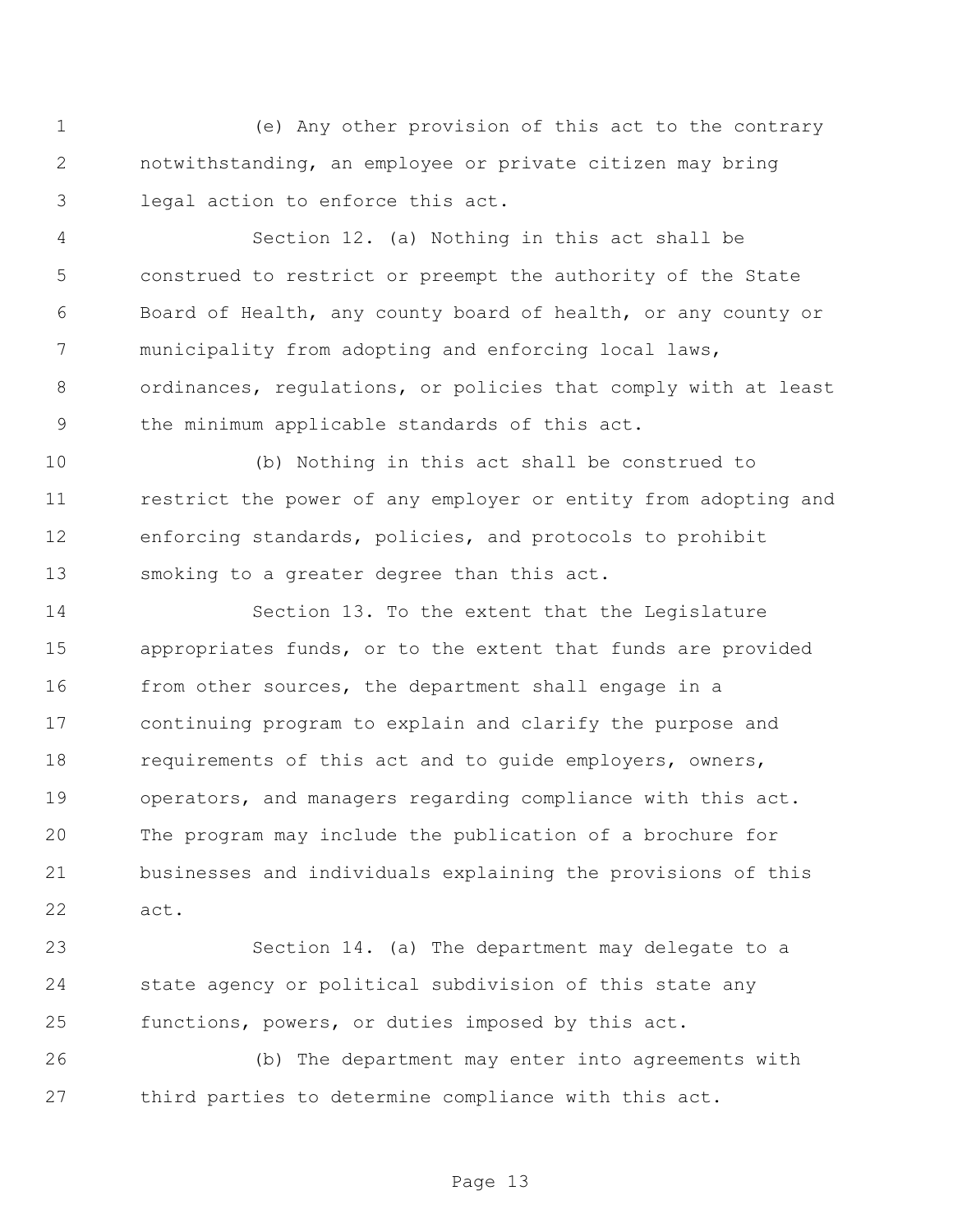Section 15. This act may not be interpreted or construed to permit smoking where smoking is otherwise restricted by other applicable state or local law. This act shall be liberally construed to effect its purposes.

 Section 16. All laws or parts of laws which conflict with this act are repealed. Specifically, the Alabama Clean Indoor Air Act, Chapter 15A, consisting of Sections 22-15A-1 to 22-15A-10, inclusive, of Title 22, Code of Alabama 1975, is repealed.

 Section 17. Although this bill would have as its purpose or effect the requirement of a new or increased expenditure of local funds, the bill is excluded from further requirements and application under Amendment 621, now appearing as Section 111.05 of the Official Recompilation of the Constitution of Alabama of 1901, as amended, because the bill defines a new crime or amends the definition of an existing crime.

 Section 18. This act shall become effective on the first day of the third month following its passage and approval by the Governor, or its otherwise becoming law.